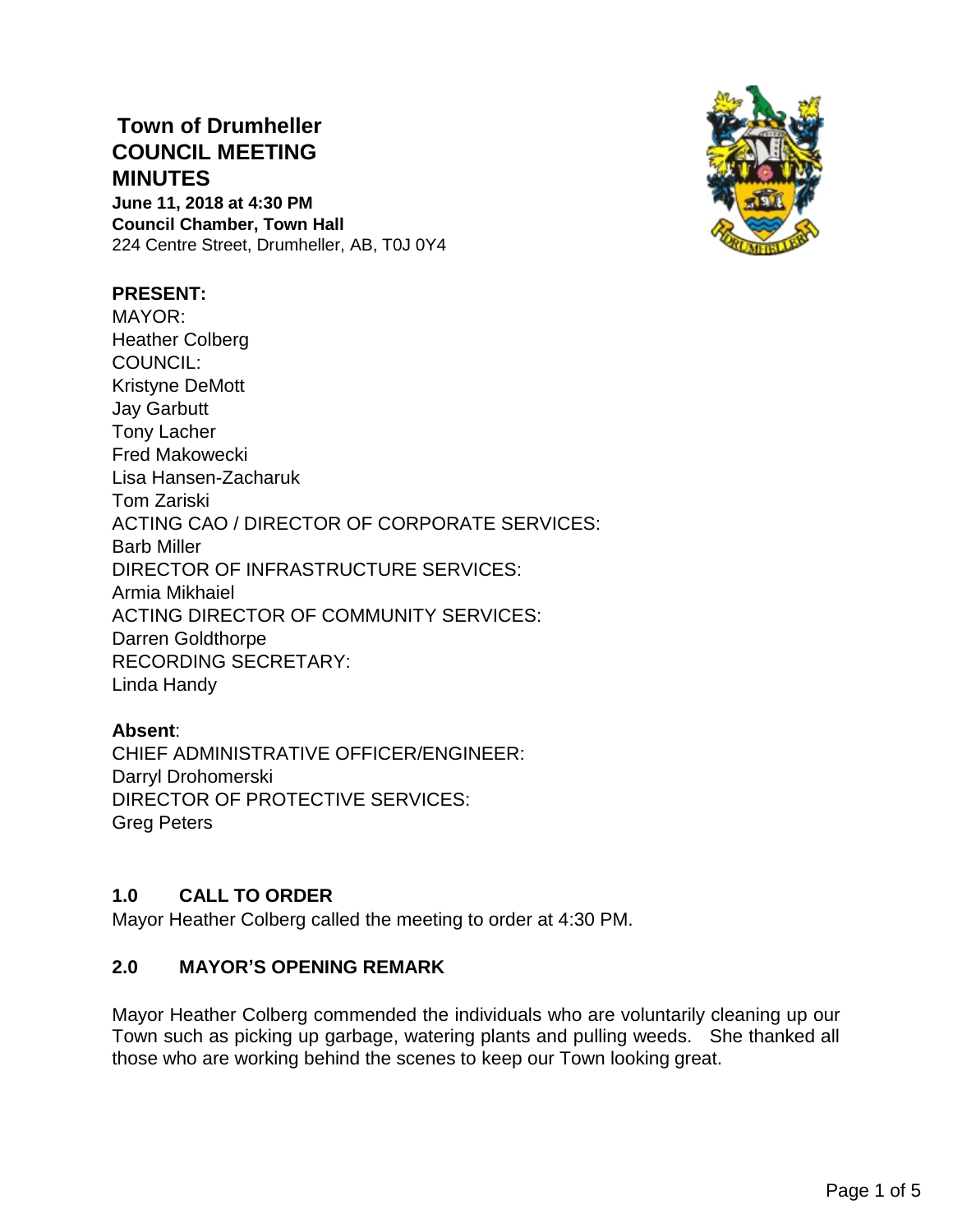## **3.0 PUBLIC HEARING**

### **4.0 ADOPTION OF AGENDA**

**MO2018.102** Lacher, Hansen-Zacharuk moved to adopt the agenda as presented. Carried unanimously.

### **5.0 MINUTES**

### **5.1. ADOPTION OF REGULAR COUNCIL MEETING MINUTES**

5.1.1 Regular Council Meeting Minutes of May 28, 2018

Amendments to the Minutes of May 28, 2018: Item 8.1.1 First Reading of Bylaw 06.18 – Cannabis Legislation not unanimous vote – Councillor J. Garbutt opposed. Item 8.1.3 RFD – Sponsorship of the Canadian Badlands Passion Play Golf Tournament – not unanimous vote – Councillor F. Makowecki opposed.

**MO2018.103** Makowecki, Zariski moved to adopt the Regular Council Meeting Minutes of May 28, 2018 as amended. Carried unanimously.

### **5.2. MINUTES OF MEETING PRESENTED FOR INFORMATION**

#### **5.3. BUSINESS ARISING FROM THE MINUTES**

**6.0 DELEGATIONS**

## **7.0 COMMITTEE OF THE WHOLE RECOMMENDATIONS**

#### **8.0 REQUEST FOR DECISION REPORTS**

#### **8.1 ACTING CAO**

#### 8.1.1 RFD – Development Officer Appointment

B. Miller advised that Cindy Woods commenced employment as the Town's Development Officer on June  $4<sup>th</sup>$  after taking a short break away from Drumheller. In accordance with Bylaw 32.08 Section (3), Council may, by resolution appoint a Development Officer, which states as follows: "The development authority shall exercise development powers and perform duties on behalf of the municipality in accordance with Section 642 of the Municipal Government Act". B. Miller recommended that Cindy Woods be appointed as the Town's Development Officer.

**MO2018.104** Zariski, Hansen-Zacharuk moved that Council approve the appointment of Cindy Woods as Development Officer. Carried unanimously.

8.1.2 Drumheller's Sub Committee for Alberta Rural Health Professionals - Terms of Reference

J. Fielding explained that the purpose of the Sub Committee is to attract and retain current health professionals in Drumheller. She explained that the Sub Committee will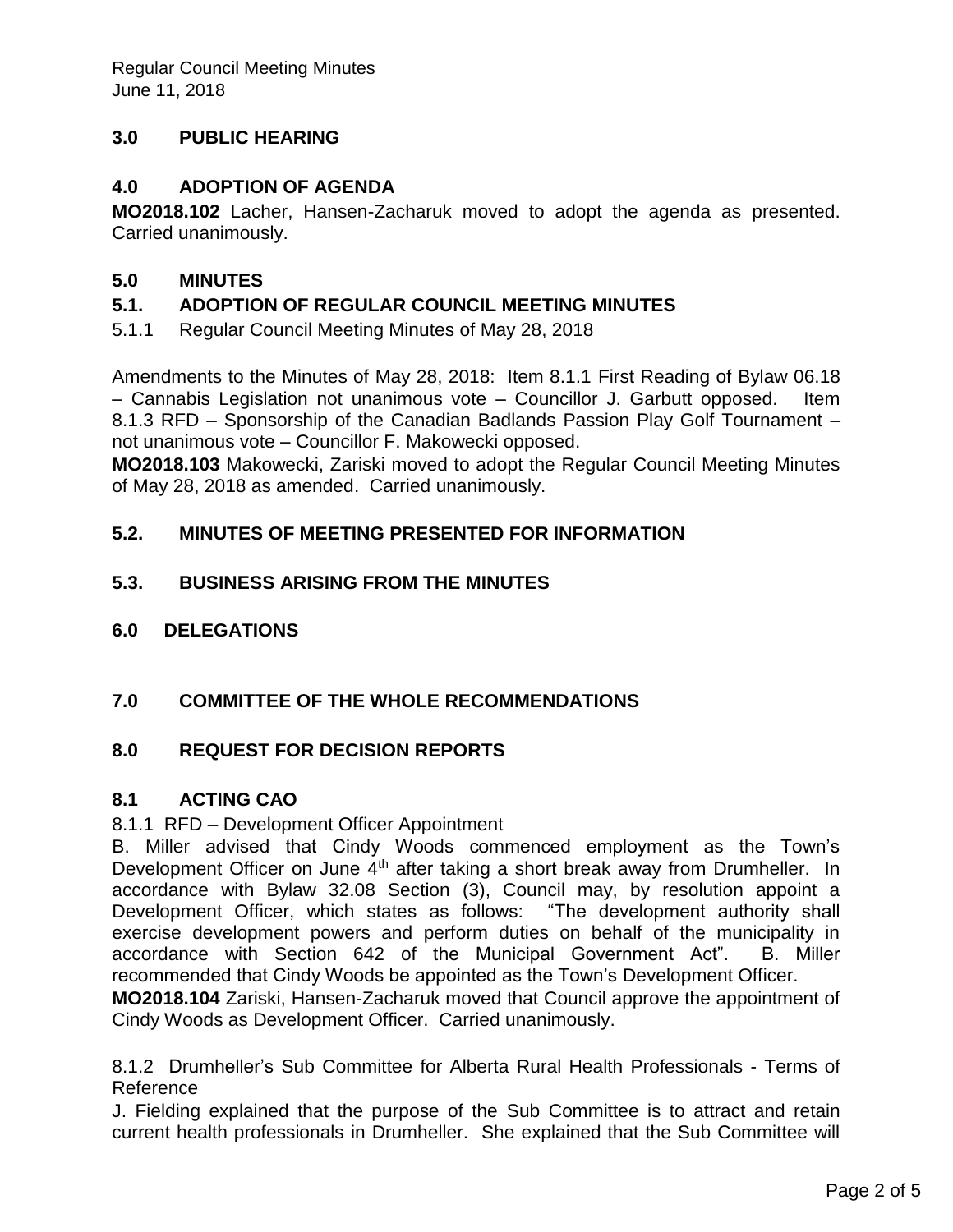Regular Council Meeting Minutes June 11, 2018

apply to the Alberta Rural Health Professionals for Action Plan requesting their support on the Sub Committee's efforts to maintain an accessible health workforce within our community. She explained that Town's role will be to provide administrative support for the group's effort. She recommended that Council accept the terms of reference for information so the Sub Committee can move forward with their initiatives.

**MO2018.105** Lacher, Makowecki moved to accept the terms of reference for information.

Following questions from Council, J. Fielding explained that as part of her role as Economic Development Officer, she feels that the Town needs to be involved when it comes to healthcare issues within the community. She further explained that the Town's FCSS department needs to serve in their role as welcoming newcomers to our community. Council requested that the Sub Committee (as this title refers to the Economic Task Force Sub Committees and should be renamed) be changed to Drumheller's Committee on Health. Council concurred that their endorsement of the terms of reference should be in the form of a letter of support and requested an amendment to the motion to state as such. Councillors Lacher and Makowecki agreed to the amendment to the motion.

**MO2018.105A** Lacher, Makowecki moved that Council provide a letter of support to Drumheller's Committee on Health. Carried unanimously.

#### **8.2 DIRECTOR OF INFRASTRUCTURE SERVICES**

8.2.1 RFD - 2018 Road Improvement and Other Works Tender Award

A. Mikhaiel advised that the tender closed on May 31, 2018 with three tenders received with the lowest tender submitted from Rubydale Asphalt Works (2006) Ltd. He explained that the total budgeted costs were \$1,570,844.00, and awarding the project to Rubydale Asphalt represents the highest cost savings of \$204,262.35. Rubydale has completed a number of previous projects for the Town including the 2011 and 2012 Road Improvement Program contracts. Administration recommended awarding the tender to Rubydale.

**MO2018.106** Garbutt, Makowecki moved that Council approve the 2018 Road Improvement and other works tender be awarded to Rubydale Asphalt Works (2006) Ltd. in the amount of \$1,177,656.61 excluding GST

In response to a question from Council on which local roads will be improving, A. Mikhaiel provided the following overview:

- Hunts Drive from SE of 1<sup>st</sup> St. SE to 11<sup>th</sup> Avenue SE
- 2nd Avenue W from Centre St. to 2<sup>nd</sup> St. W (Hwy 9)
- Hwy 9 North of  $12<sup>th</sup>$  Avenue
- Hwy 9 North of Side of Bridge to North of Hwy 838

Councillor T. Zariski stated that normally when the SIP Award is under budget, the Town extends the SIP to include other roads. He asked if Administration is considering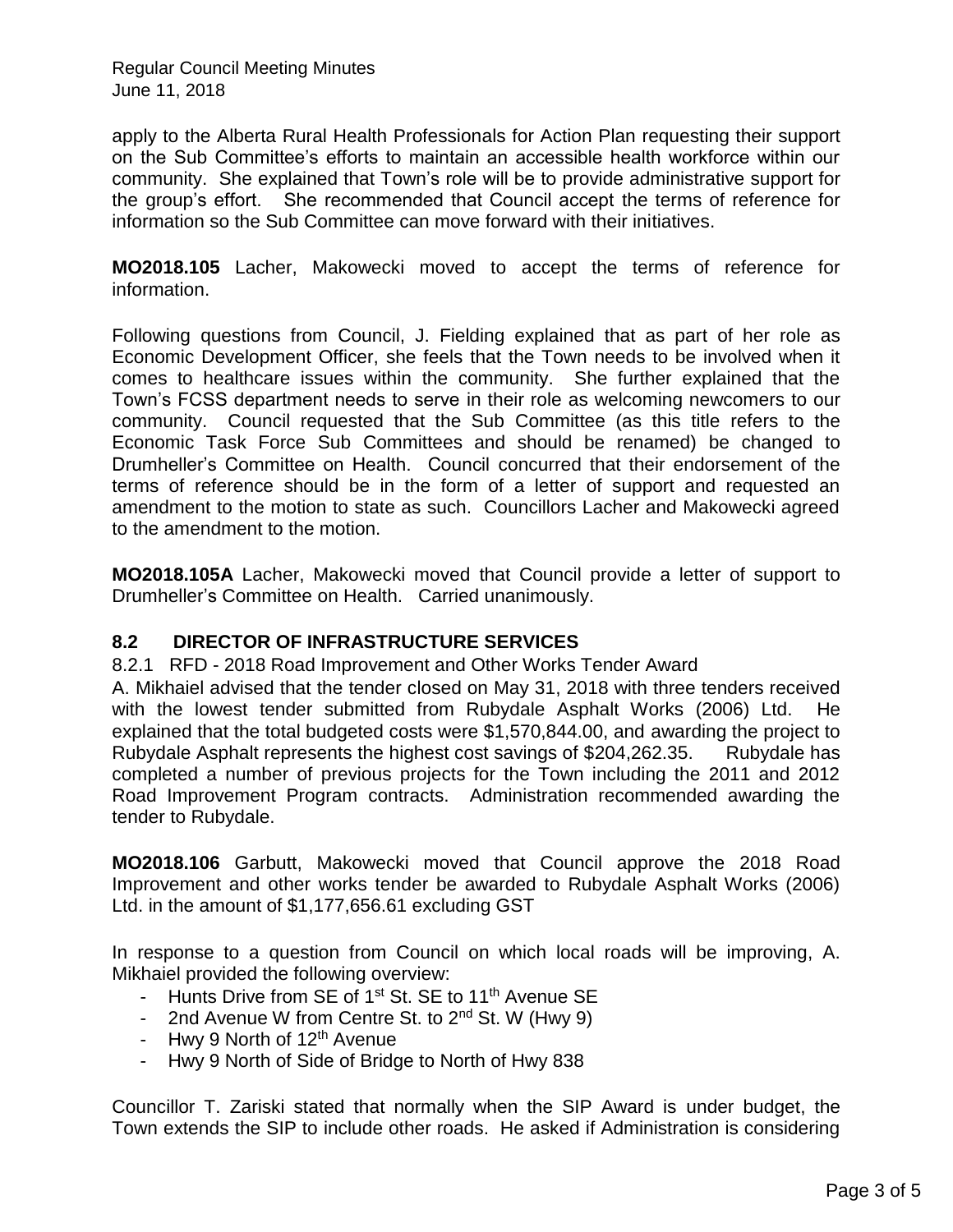Regular Council Meeting Minutes June 11, 2018

the same this year? A. Mikhaiel concurred that this is common practice and the Town has the ability to expand the scope for up to 10%.

Vote on Motion: Carried unanimously.

#### **8.3 DIRECTOR OF CORPORATE SERVICES**

- **8.4. DIRECTOR OF COMMUNITY SERVICES**
- **8.5 DIRECTOR OF PROTECTIVE SERVICES**
- **9.0 PRESENTATION OF QUARTERLY REPORTS BY ADMINISTRATION**
- **10.0 PUBLIC HEARING DECISIONS**
- **11.0 UNFINISHED BUSINESS**

#### **12.0 NOTICE OF MOTION**

#### **13.0 MAYOR AND COUNCILLORS REPORTS**

13.1 Mayor Heather Colberg - Economic Task Force SubCommittees' Reports Mayor Colberg stated that the Economic Task Force SubCommittees have presented their reports to Council on May 14, 2018 and she asked for a motion to accept the reports for information.

**MO2018.107** Garbutt, DeMott moved that Council accept the Economic Task Force SubCommittees' Report for information.

Council thanked the SubCommittees for their hard work for the betterment of the community. Councillor J. Garbutt requested Administration set timeframes for the recommendations within the SubCommittees' reports and to identify the costs using the budgeted \$100,000 earmarked for the recommendations, starting first with low hanging fruit.

Vote on Motion: Carried unanimously

#### **14.0 CLOSED MEETING**

**14.1 MO2018.108** Garbutt, Hansen-Zacharuk moved that Council close the meeting to the public at 5:00 PM re: Agenda Item 14.1 Land Matter – Wayne Flood Update (*FOIPP Act Section 25(1) Economic and Other Interests of a Public Body*). Carried unanimously.

**MO2018.109** Lacher, Garbutt moved to revert back to Open Meeting @ 6:25 PM. Carried unanimously.